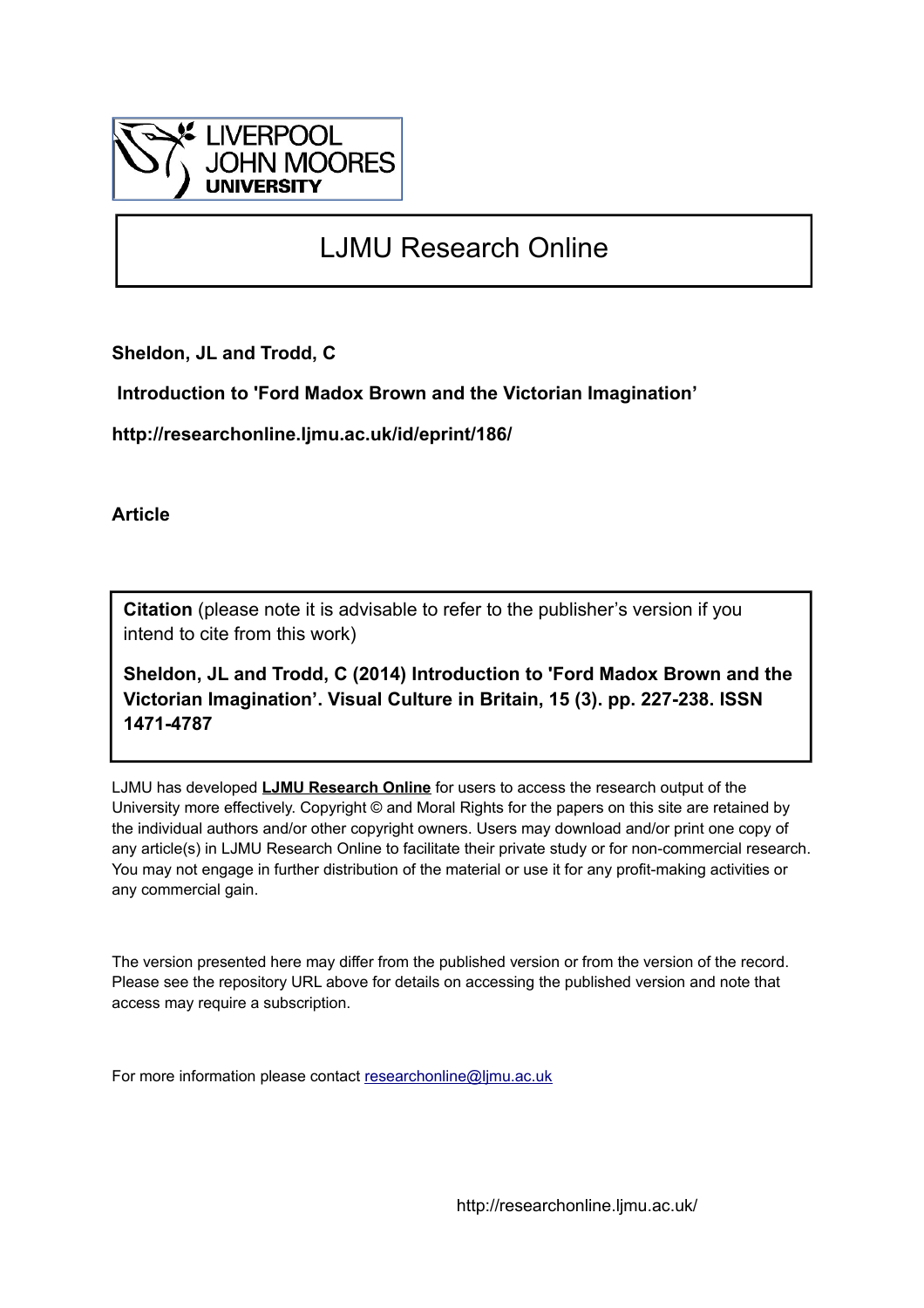| Authors:     | Colin Trodd and Julie Sheldon    |
|--------------|----------------------------------|
| Email:       | colin.trodd@manchester.ac.uk     |
|              | $i.l.$ sheldon@ljmu.ac.uk        |
| Affiliation: | University of Manchester         |
|              | Liverpool John Moores University |
|              |                                  |

Article Title: Introduction: Ford Madox Brown and the Victorian Imagination

Abstract:

The introduction to this special issue offers a critical overview of some of the most valuable historical engagements with Brown's art. It notes how certain Victorian commentators responded to the complexity of Brown's pictorial compositions and isolates some of their broader cultural and social concerns. It goes on to argue that much contemporary criticism has attacked Brown for failing to hit a target that never aimed at. The introduction concludes with a description of the broader themes in the essays that follow.

Keywords (8): composition; culture; experience; imagination; modern life; pictorial order; realism; vision.

In a particularly intriguing insight into the organization and administration of the late Victorian art world, William Bell Scott noted that Ford Madox Brown had been asked to participate in the decoration of the top niches of the South Kensington Museum. As Scott explains it,

departmental correspondence was facilitated by the use of certain size (foolscap) paper, having printed at the corners, right and left, forms containing a number appropriate to the document and other directions to the correspondents – all this being printed within ruled and ornamental square enclosures. Brown had looked at this halfprinted folio, and not finding [in] it anything he understood, at the first moment, became furious, read it wrong, and replied in a moment by cutting out of an old drawing-sheet, making some grotesque scribbles in the top corners, which had struck Mr. Cole as examples of lunacy, filling the paper below with a refusal to do any such thing as celebrate any such fool as Julio  $[sic]$  Romano, and posted his reply at once.<sup>1</sup>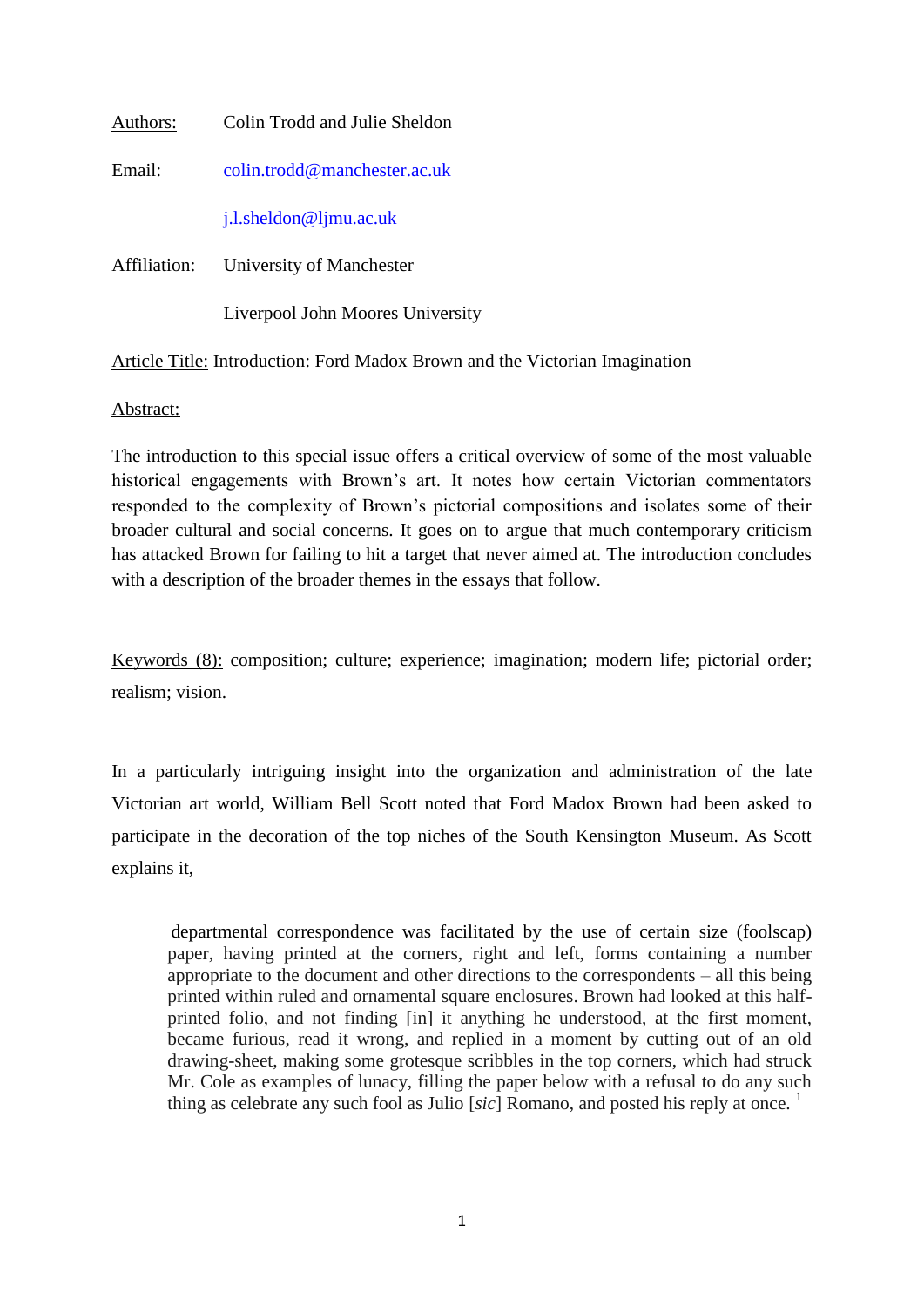This is stunning stuff, but is it a reliable vision of Brown (Figure 1)? Does it shed any light on the nature of his artistic imagination? Can it explain adequately his critical formulations, critical hostilities, or critical anxieties? Well, it captures his tendency to conflate creative energy and social angularity, an attitude underpinned by an all-purpose resentment for authority in the form of the self-congratulatory Henry Cole, Director of the South Kensington Museum, and recipient of this furious, and apparently inchoate, production. Equally, we see in this curious episode something like the unpredictable, confrontational and incendiary figure bubbling up in the margins of the writings of the Pre-Raphaelites and their associates: the one-man awkward squad; the rebellious, raw-boned bruiser; the talismanic, inspirational loner; the patron saint of estrangement, alienation and rejection; the man of vivid, violent and untameable passions who flouts cultural and social taboos.<sup>2</sup> All the same, Brown's bracing riposte seems to be more than a militant device to antagonize Cole: it is a judgement about the incompatibility of opposing methods of imagining, understanding, representing and participating in the world. What Brown fulminates against, then, is the vision of the artist as the impersonal manager (or is it technician?) of bits of information. His polemic takes the form of a refusal to recognize the authority of Cole's law-like model of art and art education, where aesthetic life is incorporated into bureaucratic standards of procedure. Put differently, this episode confirms a critical mentality hostile to the idea that art is improved by the imposition of abstract rationality in the form of measuring, regulating calculating, quantifying, containing and controlling experiences and practices.

Brown's formulation of Giulio Romano as instrument of artistic standardization and administrative routinization is significant. Romano, who assimilates Michelangelo and Raphael into amalgamated academic form, corporate style, is a manager of knowledge, a precursor of the fastidious, pedantic Cole and his infernal life-order. The suggestion, in other words, is that Cole and Romano belong to a world where value is equated with the utility of correctly managed forms and bodies. In place of this rationality of representation, Brown posts his mixed-mode graffito, his tumultuous and playful version of folk culture, his engagement with the grotesque as incarnation of visual authenticity, and his vision of the fiery imagination transmuted by raw handwork. The critical orientation of the cultural elite, Brown proclaims, is to communicate through a language of mastery, proficiency and skilfulness, but true sharing occurs in and through open processes, free-spirited forms of representation, those rude and unruly examples of craftsmanship opposed to control systems and machined forms. Just as in his world art cannot be constrained by the politics of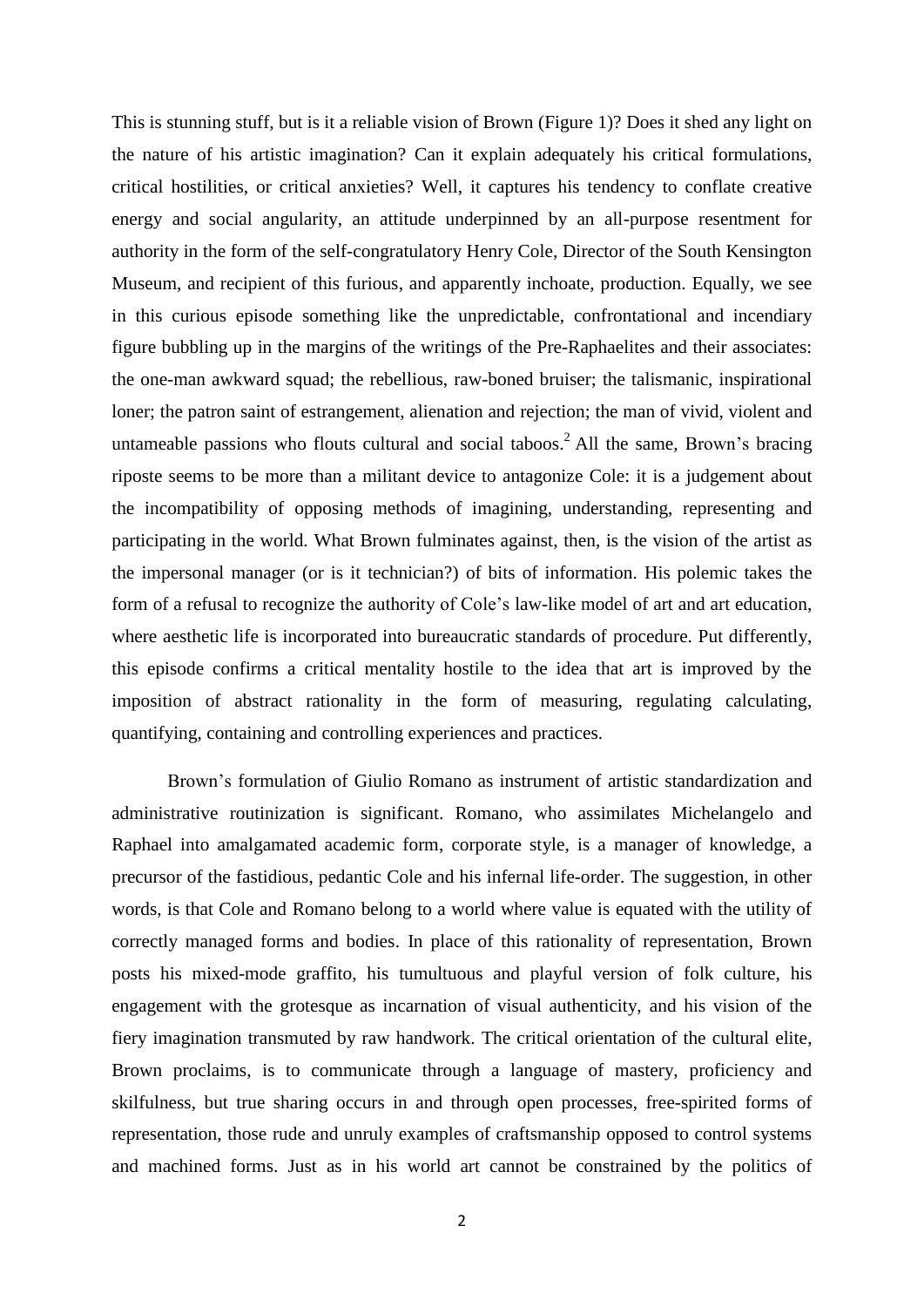politeness, so representation, as process of imagining and understanding, must be receptive to multiple expressions of human life, human wholeness. The salvo he fires at Cole, with its spiralling scribbles, coiling lines, dynamic forms, and ripe and vigorous individualities, indicates the militancy of his imagination – and confirms his opposition to the theory of social life and political obligation found in the bureaucratic world, with its second-hand Utilitarian conceptions of truthfulness, efficiency and training. Like his art – one might say, like his life – Brown's tirade thwarts Cole's determination to convert experience into suitably emollient, etiolated cultural form. Brown's attitude to pictorial representation, technical, procedural criteria and art education is noted in the various arguments advanced in this volume by Paul Barlow, Colin Cruise, Matthew Potter, Elizabeth Prettejohn, Colin Trodd and Nicholas Tromans.

Scott clearly holds the view that Brown is a pugnacious, curmudgeonly and embattled 'trouble-maker' who is alert to the visual, material and discursive technologies that came into being with the appearance of his sworn enemy: the cultural manager as man-of-letters, the fanatic of fact as cultural mandarin *and* state bureaucrat. All the same, if Brown was outspoken, stubborn, iconoclastic and bloody-minded, then the Cole event suggests that these characteristics tended to flare-up when he was confronted by advocates of the theory that all experience should be defined in terms of utility and logical process.

More importantly, Scott's sketch of the Cole episode encapsulates four aspects of Brown's understanding of modern life: first, the characterization of experience in terms of instrumental rationality; second, the resultant alienation of humanity through the institutionalization of human relations; third, the suspicion of 'leaders' whose authority is derived from the various forms of regulation associated with institutionalization and rationality; and fourth, the rejection of managerial control systems designed to discipline or standardize creative energies. The correlate to these assumptions is the conviction, shared with Carlyle, Ruskin and Dickens, that the value of experience cannot be reduced to the quantification of human performance; that the very *idea* of human performance is inherently ridiculous. This critical framework can be extended to illustrate some of the key features of Brown's theory and method of painting.

As noted by Barlow, Prettejohn, Tromans and Trodd, Brown remained true to the conviction that paintings should record unique human situations, particular forms of life and imagination. From this perspective, the subjects in the compositional field stood at several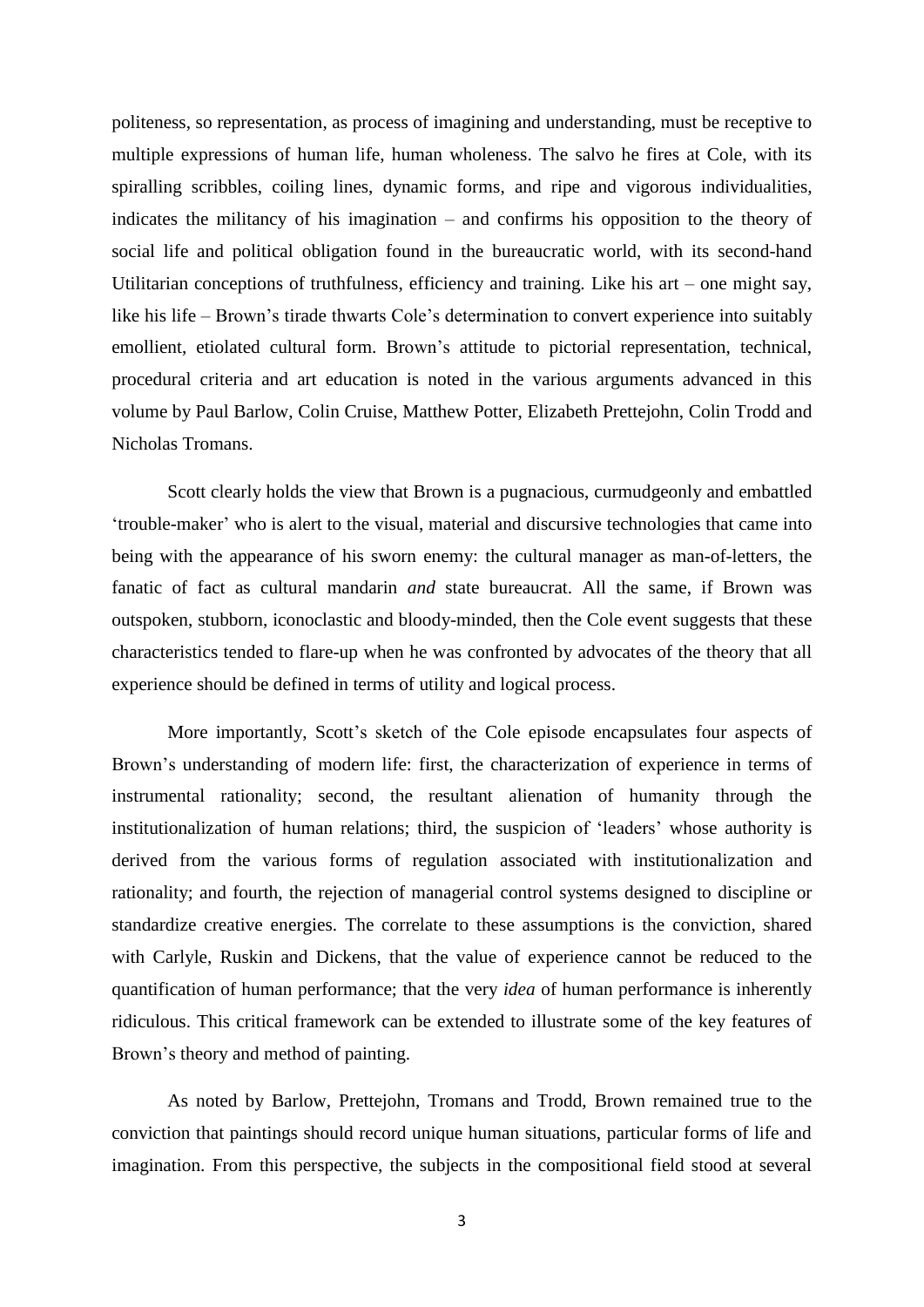important interfaces, though the representation of dynamic lived experience and bodily expression was at the core of his theory and practice of art from the early 1840s. In part at least, this explains the underlying opposition, throughout Brown's art, writings and correspondence, to the view that culture and painting should be seen as examples of the rational administration of life.<sup>3</sup>

Among those who took seriously the critical aspirations of Brown's art we have certainly to include a number of his contemporaries. Some of these were more astute and reflective than Scott, connecting Brown's embittered suspicion of tamed and routinized expression with the need to explore the irrepressible energies of the human world. The account of Brown by the designer, architect and cultural theorist A.H. Mackmurdo is a good example of this process.

Mackmurdo's long, censorious and systematically misleading history of the Arts and Crafts movement comes alive when it takes a sideways glance at Brown's paintings.<sup>4</sup> These are treated as struggles to release the world of experience from imprisonment in decorous and rational form. In Mackmurdo's view, Brown's real subject is the enlargement of the imaginative texture of consciousness; his images are 'marked' by a 'new human viewpoint towards life.<sup>5</sup> Brown, in looking out into the world, wants to imagine a meeting place with the fluid life he observes. In a reading guided by sensitivity and real understanding, Mackmurdo explains that Brown's focus on spatial and bodily compression confirms that he 'lives – every part of him – in the world of men and women. He is tight up against the warm flesh and blood of them ... His life was an active participation in the majestic drama of human life.<sup>' 6</sup> To argue thus is to assert that Brown's compositions are visual experiments in recording bodily and social energies, innovative attempts to reimagine the idea of human company through compact and congested spaces of cultural exchange.<sup>7</sup>

Here, in some measure, Scott's priorities are inverted as Mackmurdo relates the claims of modern art with a modified Romantic aesthetic, one in which organicism and concreteness are used to question the view that subjects experience the world as separated beings. Art, in this model, is infused by life; it is projection of protean form; it fights all versions of mechanism in the name of human creativity. Comparable to this process is Brown's desire to make human energy the means by which the living community becomes the subject of painting.<sup>8</sup> At the same time, however, Mackmurdo reflections imply another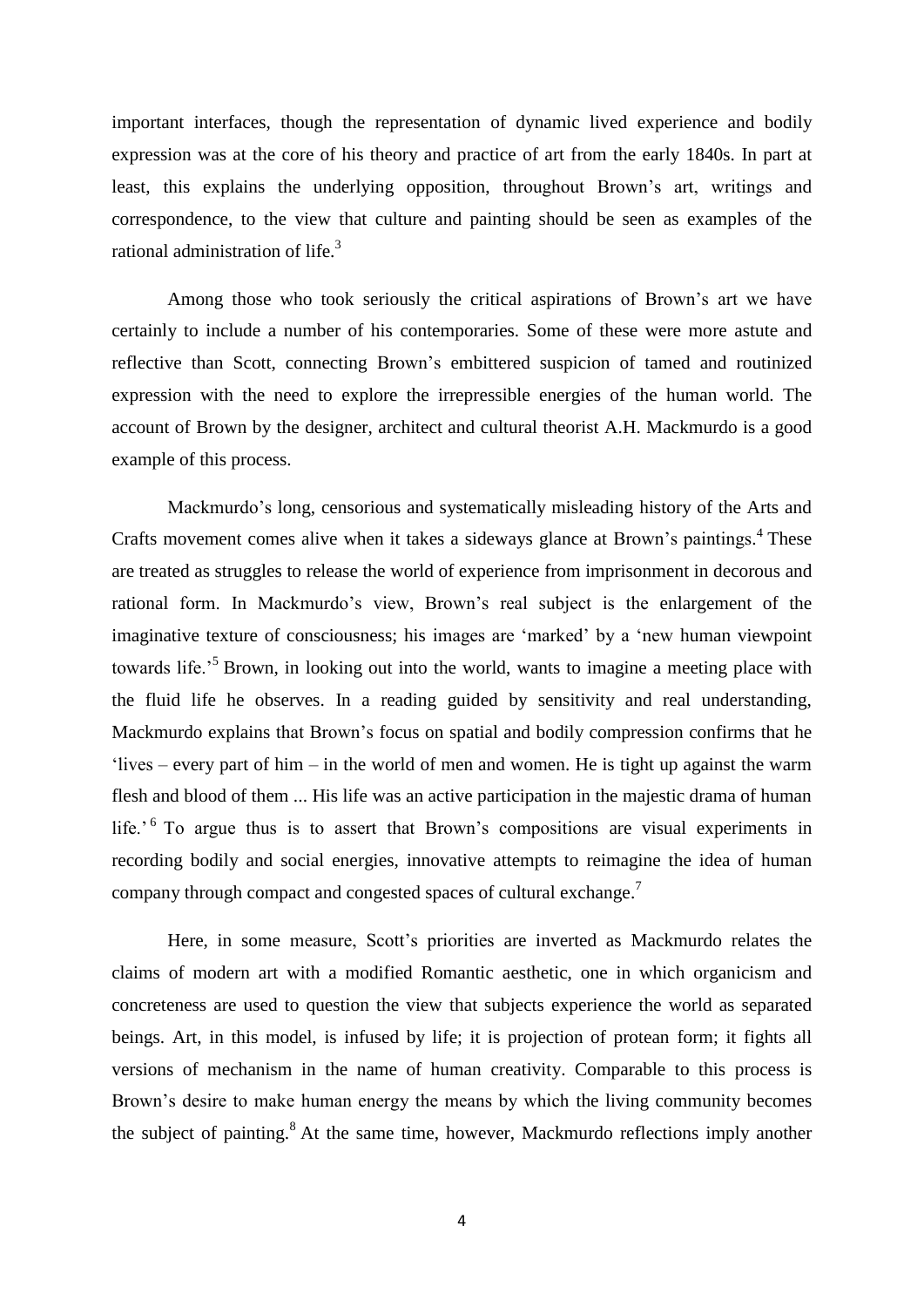matter: the treatment of the painted image in terms of the relationship between surface organization and the spatial order.

Fortunately, Brown's own statements support some of the general features of Mackmurdo's hypothesis. 'On the Mechanism of a Historical Picture' (1850), which is examined by Barlow, Cruise and Prettejohn and Tromans, includes the following statements: 'plastic art claims not merely our sympathy, in its highest capacity to emit thought and sentiment; but as form, colour, light, life, and beauty; and who shall settle the claims between thought and beauty?' He continues, ' art has beauties of its own, which neither impair nor contradict the beauties of nature; but which are not of nature, and yet are, inasmuch as art itself is but part of nature: and of such, the beauties of the nature of art, is the feeling for constructive beauty.' And the conclusion, which draws on the writings of Carlyle and German critical theory (a theme noticed by Potter), makes another crucial claim: '[art] interferes not with truth or sentiment; it is not the cause of unlikely order and improbable symmetry; it is not bounded by line or rule, nor taught by theory.' The immediate implication is clear: '[art] is a feeling for proportion, ever varying from an infinity of conflicting causes, that balances the picture as it balances the Gothic edifice; it is a germ planted in the breast of the artist, that gradually expands by cultivation.<sup>9</sup>

These matters, where Brown connects the idea of attentive vision to a Carlylean thesis in which processes of manufacture are explained in terms of the tension between the dynamical (wholeness and organicism) and the mechanical (rationality and functionalism), would be grasped by other commentators when they came to describe the specific features of Brown's spatial world. From around 1870, until the early decades of the twentieth century, the most robust criticism noted Brown's interest in the aesthetic imagination, pictorial construction and the composition of the mental image. This took the form of reflecting on how his model of art worked in the gap between critical form and sociological reality. This body of writing found underlying concerns in his paintings: expressions of human totality and civic life; the definition of identity in terms of social exchange and inwardness; articulations of spatial disturbance and boundless energy; a general fascination with intensely realized and lifeless things. There was, amongst the stronger critics, a general recognition of the inadequacy of the term Pre-Raphaelitism when covering the full arc of Brown's career, or explaining a system of compositional ordering where the grid-plan or tableau of history painting was superseded by something much less structural or complete: those strange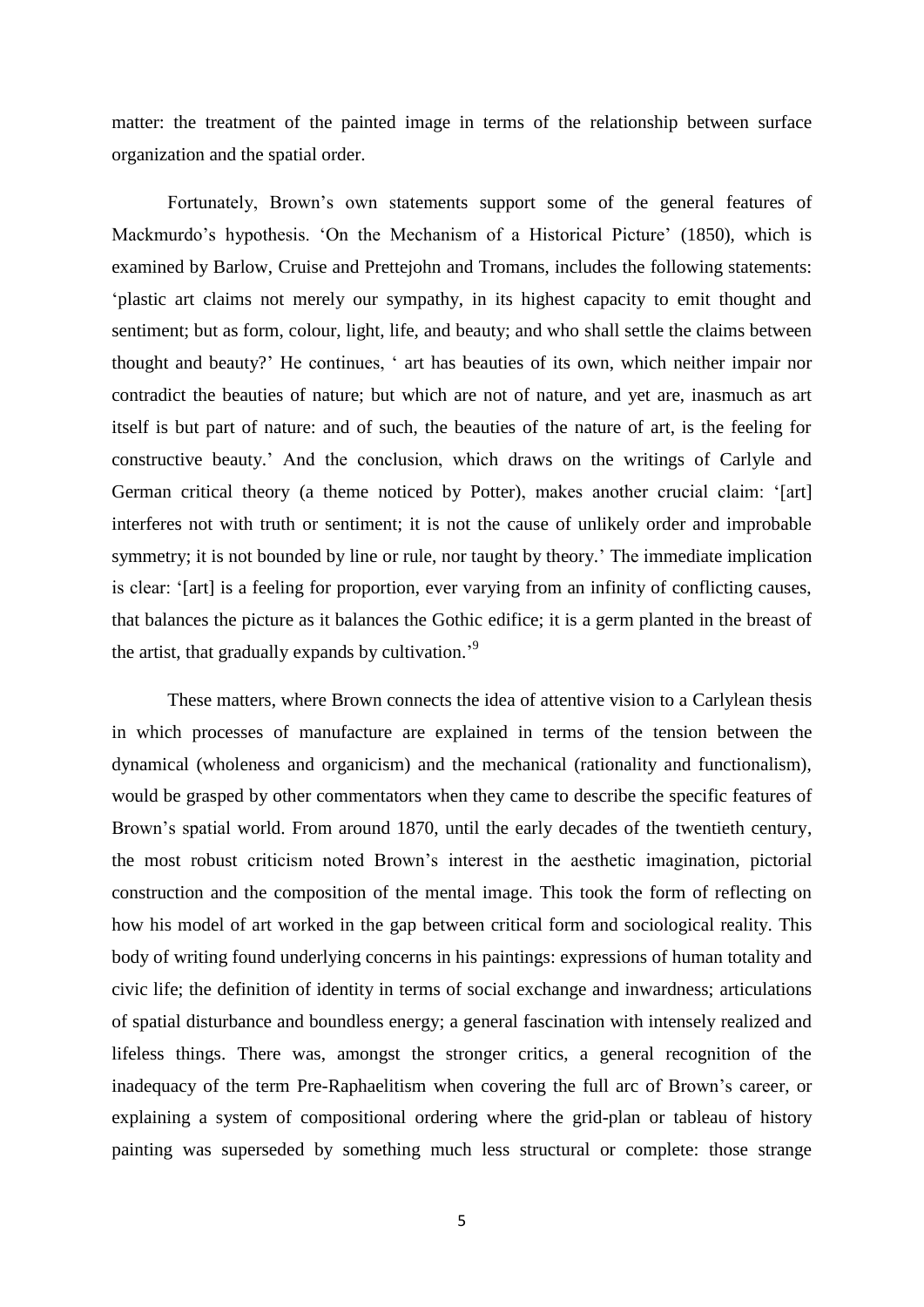'meeting places' (*Work, The Last of England, The Stages of Cruelty*, the Manchester murals) where coiling, curling, cutting forms register the surging, irrepressible vitality of life.

Two further examples of this critical attitude are worth citing. William Michael Rossetti, Brown's son-in-law, was a shrewd commentator on his primary artistic and intellectual concerns. In his view, Brown opens up a new critical space of representation by adjusting the idea of the grotesque to the expression of human life. That is, he detaches the grotesque from functions of decoration, fantasy and virtuosic power, making it a feature of the phenomenological world:

If we think over the works which Mr. Brown has produced, and the general tone of his treatment of them, we shall find that one of his most marked characteristics is that of combining with elevated subject-matter, and a passionate, dramatic and impressive general treatment, a considerable spice of the familiar, or even the grotesque or semigrotesque. This is the tone of a man who appreciates life, with its grave issues … at first –hand … This concrete grasp of life and its facts, with an exceptional faculty in the evolution of the subject both through its main features and through subsidiary incidents, is eminently marked in Mr. Brown's work. He has little or no tendency to the abstract – the human drama absorbs him.  $^{10}$ 

Rossetti's Brown is wonder-struck by the grotesque for two reasons. First, it allows him to concentrate on the subject of sensory experience in painting. Second, it is the means by which his 'marked individualism' fuses 'the familiar and the ordinary with a commanding dramatic invention'.<sup>11</sup> These features – the mapping of artistic perception to social vision, and the creation of kinetic designs and scrambled forms – mirror Carlyle's mobilization of the grotesque as the secularization of the strange, and as the means of representing the ontological complexity in all acts of historical and aesthetic representation.<sup>12</sup> Rossetti goes on to affirm that the central principle of his art may be defined as:

a wide interest in men and things … which, while occupied with the large outlines of subject-matter large and grave, can relish none the less what is peculiar in itself … an interest which, being real and personal, neither disdains this subsidiary familiar element, nor forces the amplified dignified element into artificial and bloodless pomposity. There is a decided touch of the Carlyean in Mr. Brown's interpretation of history.<sup>13</sup>

Just as Brown's association of composition with the congregation of bodies undermines notions of independent bodily integrity, so his people are parts of a syndical body that is perpetually reconstituting itself from the disparate stuff of experience. In other words, the grotesque, which makes pictorial form discordant, is a cultural mode that renders things alien;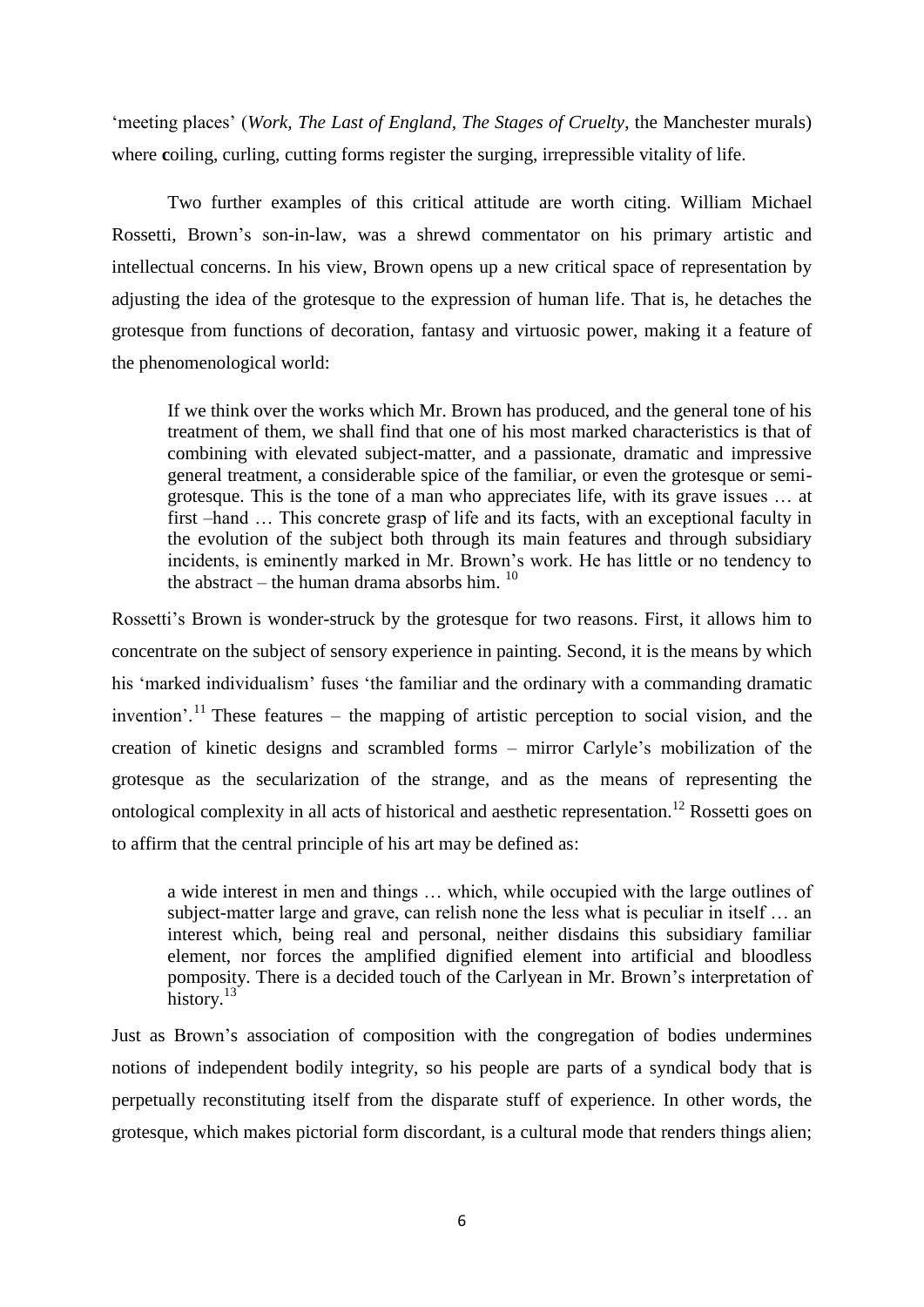it suggests transformation without resolution; and, as mixed state or concept, it embodies the half-real, half-fantastic nature of modern life.

There is a strong connection between Rossetti's view – that Brown's motives were 'complex' and that his images concentrated on the 'realizing energy'<sup>14</sup> of human life – and the argument advanced by another notable figure from the next generation. The distinguished German art historian Richard Muther saw Brown's paintings as engagements with the peculiar features of modern life. At the same time, however, he found little of the fiery human wholeness noted by Mackmurdo, a point made clear in his perceptive description of *Cordelia's Portion* (reproduced in Nicholas Tromans' article):

It stood in such sharp opposition to the traditional historical painting, that perhaps nothing was ever so sharply opposed to anything so universally accepted. The figures stand out stiff and like card kings, without fluency of line or rounded and generalized beauty. And the colouring is just as incoherent. The brown sauce, what every one had hitherto accepted like a binding law, had given way to a bright joy of colour and the half-barbaric motleyness of old miniatures. It is only when one studies the brilliant details, used merely in the service of great psychological effect, that this outwardly repellent picture takes shape as a powerful work of art, a work of primal human truth. Nothing is sacrificed to pose, graceful show, or histrionic affectation. Like the German masters of the fifteenth century, Madox Brown makes no attempt to dilute what is ugly... Every figure, whether fair or foul, is, in beauty, expression, and gesture, a character of robust and rigorous hardihood, and has that intense fullness of life which is compressed in those carved wooden figures of mediaeval altars … He knows nothing of the academic rules of composition.<sup>15</sup>

As we have seen previously, this approach takes seriously Brown's interest in pictorial order. Muther's draws attention to a crucial aspect of Brown's system of pictorial organization: his tendency to describe the body through enclosed contours and vivid colouration, both of which intensify the sense that figures are unconnected when placed in close proximity to each other. As a result, many of Brown's subjects overpower the spaces in which they appear; some jump out at the viewer and announce themselves as bodily presences rather than stable components of a settled narrative system; many of them are rigid rather than fully rotational. It should be noted that the process described by Muther, where some subjects are expressed in terms of spatial truncation and partial planes, runs in parallel with a another claim: that the image exists as a unified mental composition before its emergence as pictorial organization.

Some of these matters are developed when Muther turns his attention to *Work*, where he finds a pictorial order 'overloaded with restless details'. Just as the painting depicts the 'most various persons who by any association of ideas can be brought into connection with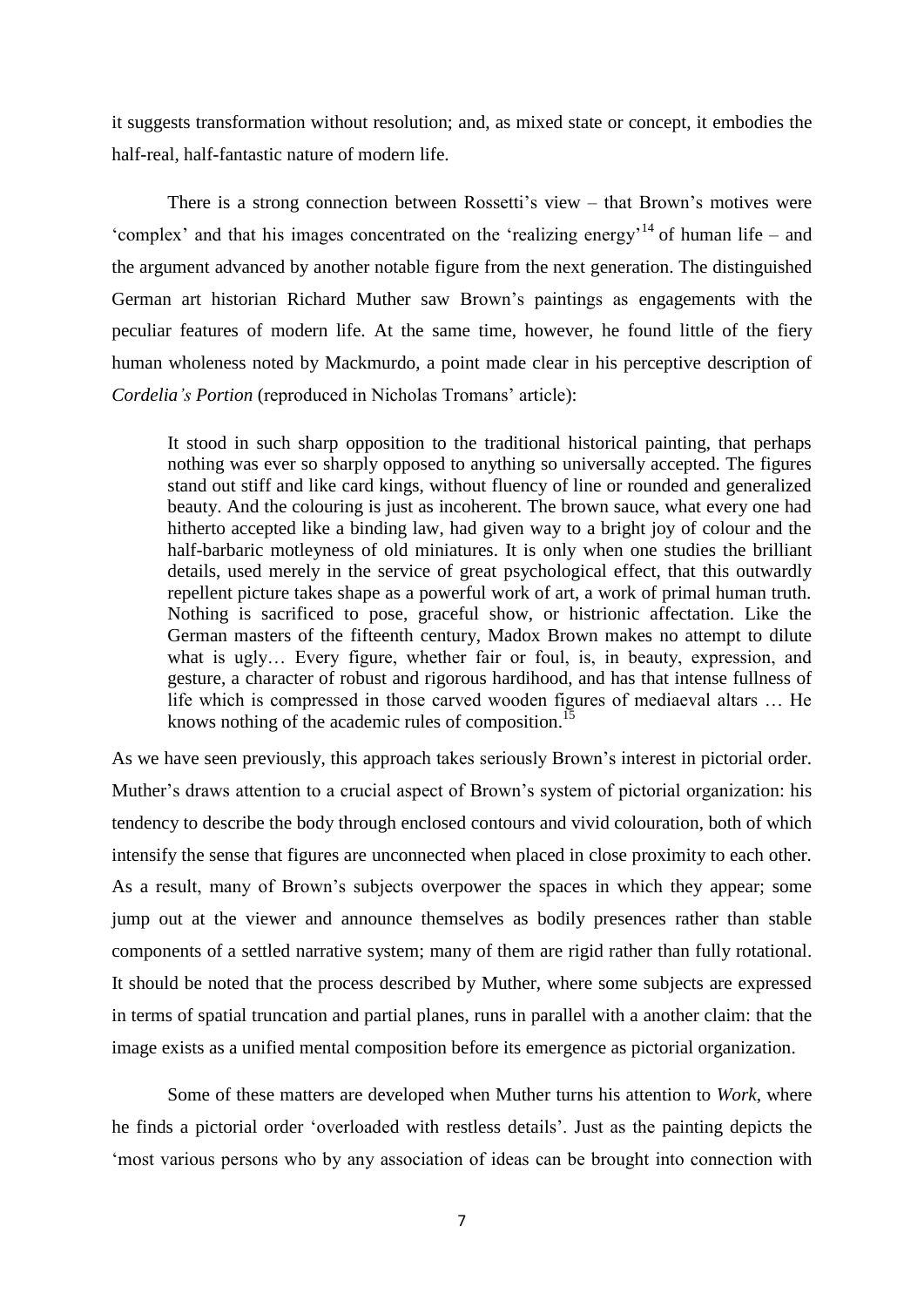the concept of work', so these figures are 'pressing and pushing and knocking up against each other.' <sup>16</sup> Almost alone among this group of critics, Muther relates the prickly loneliness of Brown figures to the formal arrangement of his compositions. In his view, Brown visualizes physical intimacy in terms of aesthetic and pictorial alienation:

*Work* is an offensive chaos of crying colours. The bright clothes, the blue blouses, the red uniforms, have a gaudy and unquiet effect… [Brown] has produced the first modern picture of artisans after Courbet's *Stone-breakers* … [I]n bright daylight on a glowing summer afternoon artisans are digging a trench for gas-pipes … Like stagemanagers who are sure of their public [the older genre painters] always set the same troop of puppets dancing… Brown's artisans are robust and raw-boned figures … The composition of his pictures is just as plain. No one poses, no one makes impassioned gestures, no one thinks of grouping himself with his neighbour in fine flowing lines… His figures have been given breath of new life… One group is piled over the other, so the frame scarcely holds them. $17$ 

Several points arising out of Muther's interpretation, which implies that the image is a record of unconnected episodes, require attention. First, arguments of this kind, which focus on the treatment of the pictorial world in terms of upheaval or agitation, are extremely valuable as they continue to tether this process of art-making to Brown's observation of the human world. This particular point – where pictorial logic is meant to confirm the way in which Brown sees things and understands the *overwhelming stuff* of modern life – is often missed in more recent literature. Second, this idea, in which Brown's spatial world is disordered by the life it seeks to contain, indicates that the visual experience of estrangement is at the heart of the social world. Muther relates this to Brown's use of spatial representation and surface design: his tendency to picture his subjects as a multitude of flat forms that exist unconnected and unrelated beside each other. Third, this emphasis on chaotic abundance, at the expense of quantifiable detail or unified drama, is identified as the means by which Brown calls into question the stability of representation. Finally, this sense of fragmentation is intensified when Muther notes that Brown's pictorial world is characterized by crisscrossing points of view, the conflation of pictorial confusion with human consciousness. In sum, he agrees with Rossetti: Brown's images are knitted together from dislike people, things – and viewpoints.<sup>18</sup>

These analyses – which declare that Brown's animated compositions function by closing figures from each other – are far more nuanced, and in many respects more cogent, than much of the recent literature on Brown. Many subsequent exegetes failed to notice the importance of the critical features that intrigued Mackmurdo, Rossetti and Muther, where the visualization of culture is identified as a *process* of disorder; instead there emerged, as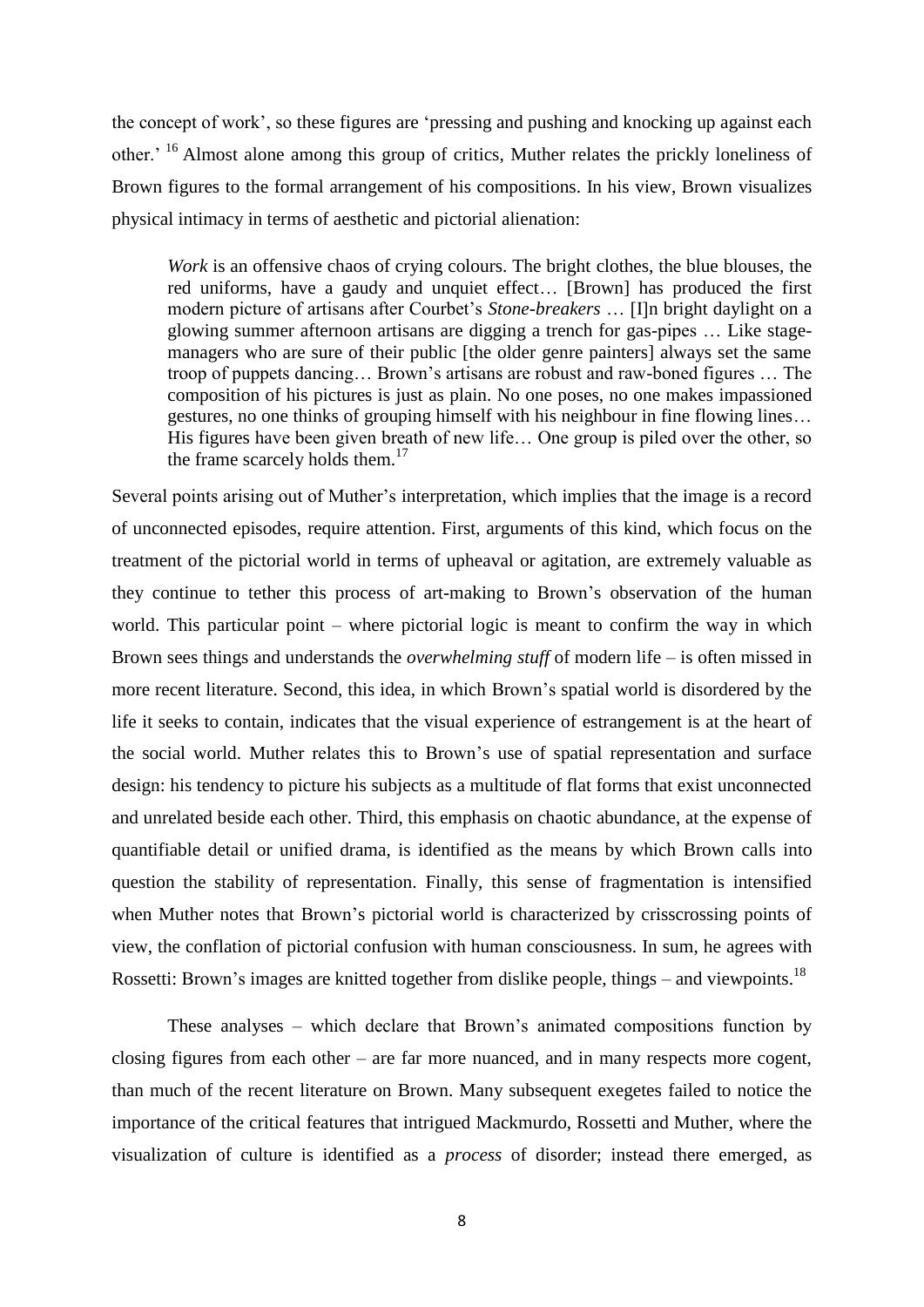Barlow notes, a sermonizing (and expertize-inflating) discourse in which successive commentators jostled to proclaim supremacy over Brown, to assert, in a strange fusion of connoisseurship and Marxism, that his understanding of realism – or social life, or Victorian values – had been found wanting. More serious a problem here is that Brown's interests in representation and pictorial composition are side-lined, to be replaced by a culture as ideology thesis exemplified by a mould-making article by Albert Boime, whose reading of *Work* was based on the idea that realism was the critical culmination and meta-truth of European culture.<sup>19</sup> Under his tutelage there emerged a bifocal critical model in which political and aesthetic readings were aligned uneasily. This discourse, broadly Marxist, adhered to the principle that art exists to demonstrate the struggle between idealism and facticity, and that pure realism was the final stage of this eternal conflict, as it coincided with crisis-generating logic of bourgeois society. Realism, which prised loose art from illusion, made everything around it passé.<sup>20</sup> It was akin to the Hegelian vision of critical unfolding of Mind, the manifest destiny of the consciousness of humanity as World Spirit.

This insistence on the elision of critical science with pictorial integrity cast a spell over subsequent Brown criticism. Like Boime, other commentators inferred too much from a simple sociological reading of *Work*. What emerged was a form of writing in which Brown's identification of the real with irrepressible and chaotic life, gave way to a 'corrective' vision that judged his composition in relation to a hierarchy of values derived from notions of class, gender and labour. Instead of working from the weirdness of the stuff meshing *Work*, which is grounded in the nothingness of dirt, the fetching thread of 'matter' nearest the picture plane, most commentators have been content to reduce the painting to a historical document. Moreover, the critical structure of these narratives – that it is the job of the critic to make the artist more efficient in the performance of his half-understood tasks as a picture journalist – transforms Brown into a marginal figure within his own art. The results have been all too predictable. Some commentators criticize *Work* because they read it as a conflation of the social and economic lives of different subjects, others see it as a misrepresentation of middleclass culture or working-class labour. In both cases Brown remains a two-dimensional figure: he fails to fathom the crises enacted by bourgeois versions of the real because he is addicted to a futile policy of trying to reconcile materialist and idealist theories of human life.

In this pattern of thought Brown comes across as something close to a parody of Cole, an abstract thinker more interested in the quantification and classification of human performance than with the messy reality of human experience. With differing emphases,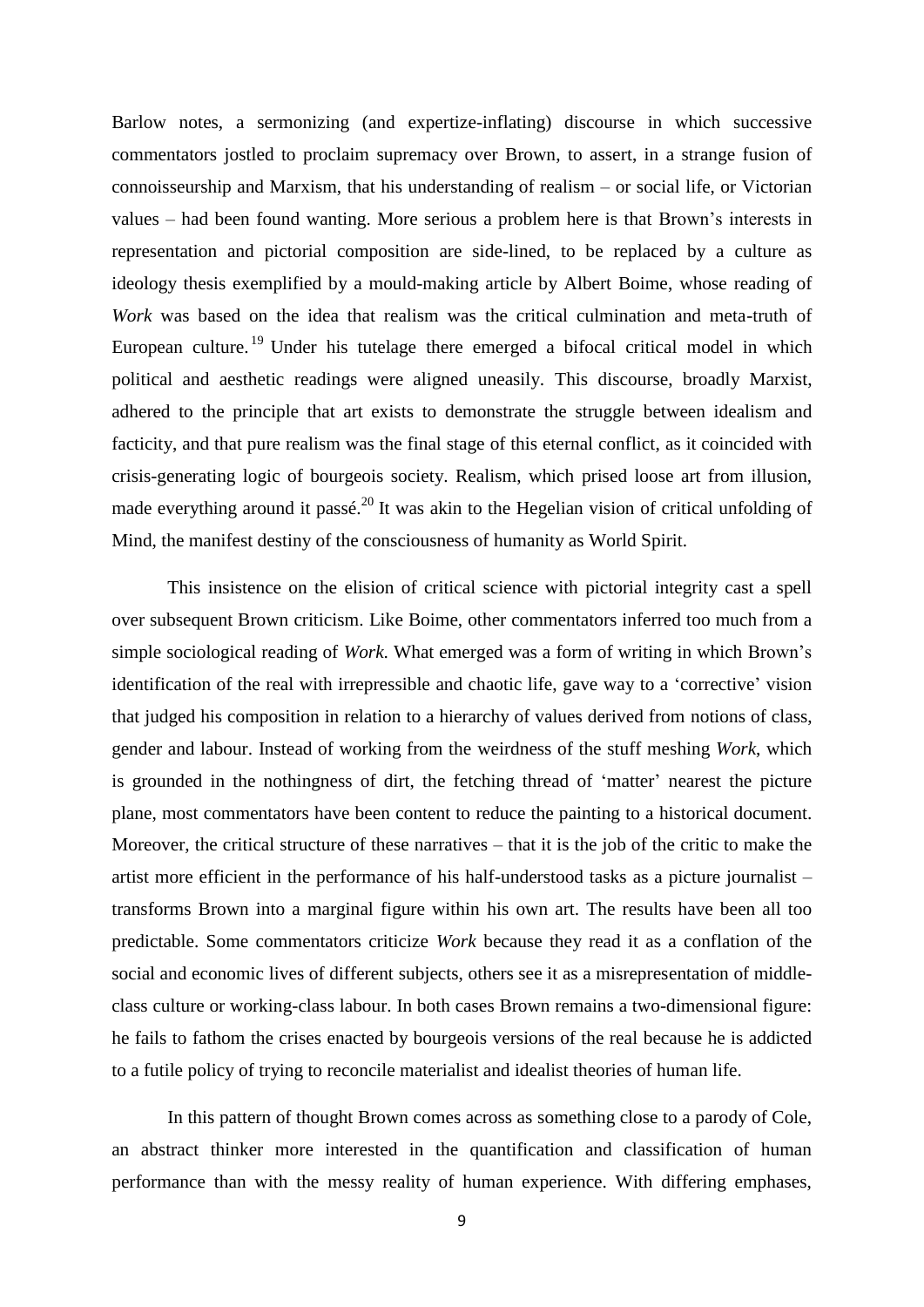Boime's 'crisis' discourse would be mobilized by Gerard Curtis, Joel A. Hollander, Takashi Nakamura and Tim Barringer.<sup>21</sup> In turn, *Work* documented a public health crisis (Curtis); demonstrated the racial crisis implicit in Victorian radicalism (Hollander); enacted a crisis of control and supervision at the centre of the Victorian administrative gaze (Nakamura); staged the crisis of Victorian masculinity through the laboured body (Barringer). There is a certain ambiguity and vacillation in this literature: on the one hand, there are genuflections to Marx, Foucault, and other accredited masters of theory; on the other hand, Brown becomes a bureaucratic figure, the purveyor of an informational system in which the art work belongs to, and is controlled by, a larger organization of values.

As these cases indicate, supporters of the culture as ideology thesis rejected far too hastily the possibility that Brown's creativity was pictorial, and that his interests in this area were expressions of a desire to reflect on the nature of artistic perception within the modern world. Instead of measuring Brown against abstractions derived from the social sciences, we hope to show how his understanding of the world in which he lived impacted on his vision of art, culture and community. That is, the contributors to this volume take seriously Brown's desire to participate in the life of ideas. What emerges is a complex and ceaselessly inventive figure fascinated at the prospect of aligning the society-shaping interests of intellectual culture with the forms of aesthetic intelligence advanced in the second half of the nineteenth century. In sum, in place of systematic theory, the essays in this volume offer practical, historical criticism. To this end, Barlow, Cruise, Potter, Prettejohn, Trodd and Tromans take seriously the intellectual and social activities of an artist who worked under a 'combination of interests', and who saw in life 'taunting contradictions'. <sup>22</sup> Whatever their minor disagreements, this group of writers acknowledge that these were the conditions from which Brown centred himself as an artist and imagined the human picture of painting.

This orientation corresponds to recent attempts to rethink the nature of the Victorian cultural world in terms of the expansion of ideas about human experience, human relationships, human situations, and human actions. Similar forces or impulses can be detected in other Victorian artists. Rossetti, Burne-Jones and Watts moved away from academic culture, which they equated with a vision of total system or logic, but they wanted to hold on to the core feature academic art theory: the idea that painting excites and convinces by addressing what is common in experience. That is, they held true to the belief that art pictures human life as a whole. As the following expositions demonstrate, this was the position from which Brown set out to translate the baffling stuff of human experience into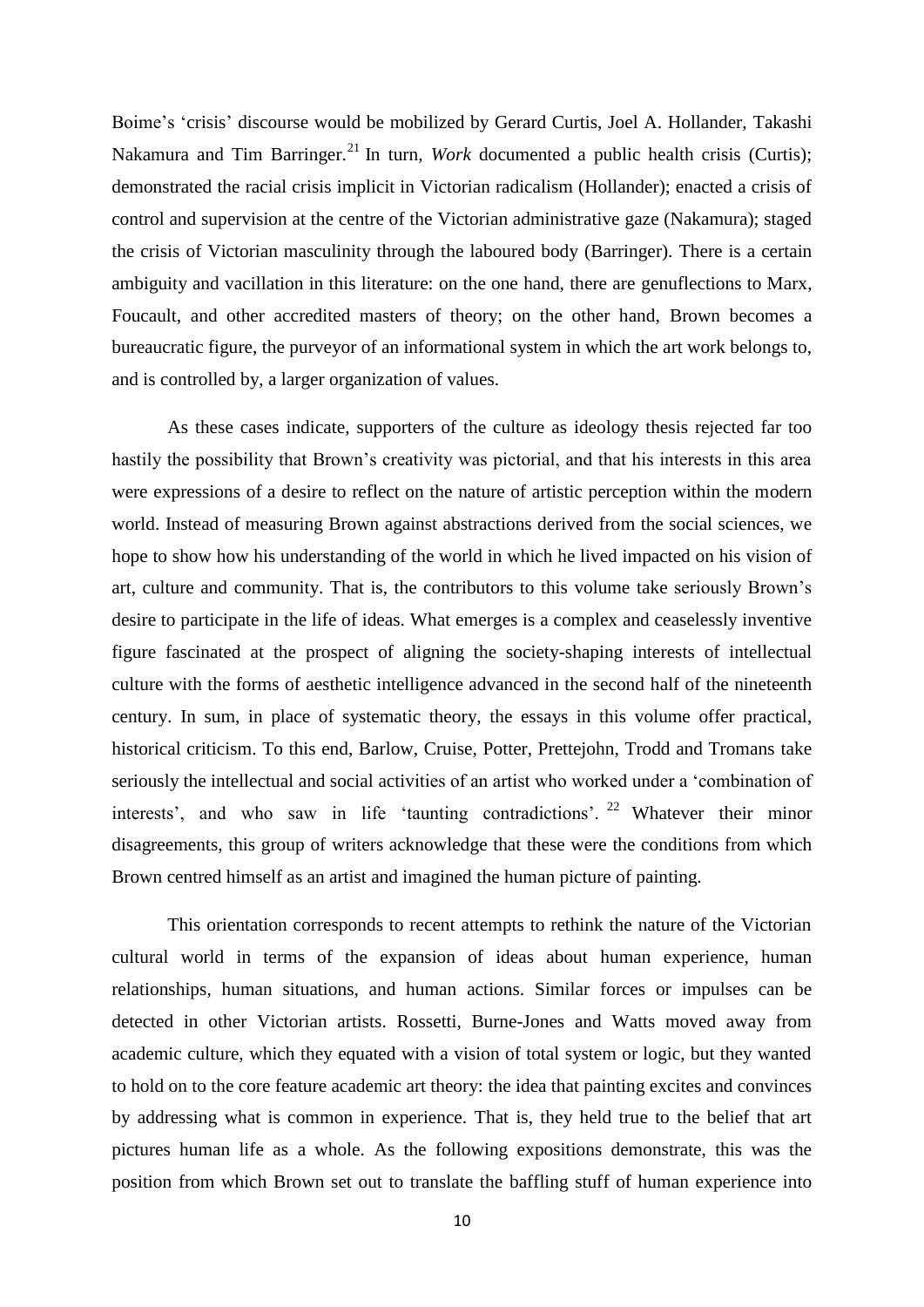something resembling organizational schemata. As sketched by the contributors to this volume, Brown pictured a distinctive lifeworld, a condition where subjects are at once innerworldly and socially engaged. Similarly, what we are shown is a pictorial world where activity is at once abundant and difficult to read. Brown may have wanted his viewers to imagine that his subjects tried to make sense of the richness of the world, but his sense of pictorial composition complicated this identification in three ways. First, the arrangement of figures into heaps gives expressive impact to the collective mass rather than, as is customary in academic history painting, the principal figures. Second, the force of the figures is constantly threatened by the intrusion of forms, details and matter that refuse to be subservient to this expression of figural and material presence. Third, this concentration on material vitality, rather than compositional rules, intensifies the impression of real presence but minimizes the universality and sociality of subjects and actions. Because of this, the dynamically perceived subject of *Work*, the Manchester murals and other paintings might be described as a reflection on the coherence of the life of the human world as a whole. However we characterize his aesthetic, these matters are the key ingredients in the formal construction of his art. In the end, it is to a world of 'taunting contradictions' to which he should be returned, the world of abundant irrepressible life noted by Mackmurdo, Rossetti, Muther and the contributors to this special edition of *Visual Culture in Britain*.

*Julie Sheldon is the co-author of* Art for the Nation: The Eastlakes and the Victorian Art World *(2011) and the editor of* The Letters of Elizabeth Rigby, Lady Eastlake *(2009).*

*Colin Trodd is the author of* Blake's Shadow *(2008) and* Visions of Blake: William Blake in the Art World 1830-1930 *(2012). He has co-edited* Victorian Culture and the Idea of the Grotesque *(1999);* Governing Cultures *(2000);* Art and the Academy in the Nineteenth Century *(2000) and* Representations of G.F. Watts *(2004).*

## **Bibliography**

Anon, 'Exhibition of Pictures by Mr. Madox Brown', *The Saturday Review,* March 25, 1865, 345.

Anon, 'Work and other Pictures, by Mr. Ford Madox Brown', *The Reader*, April 1, 1865, 378.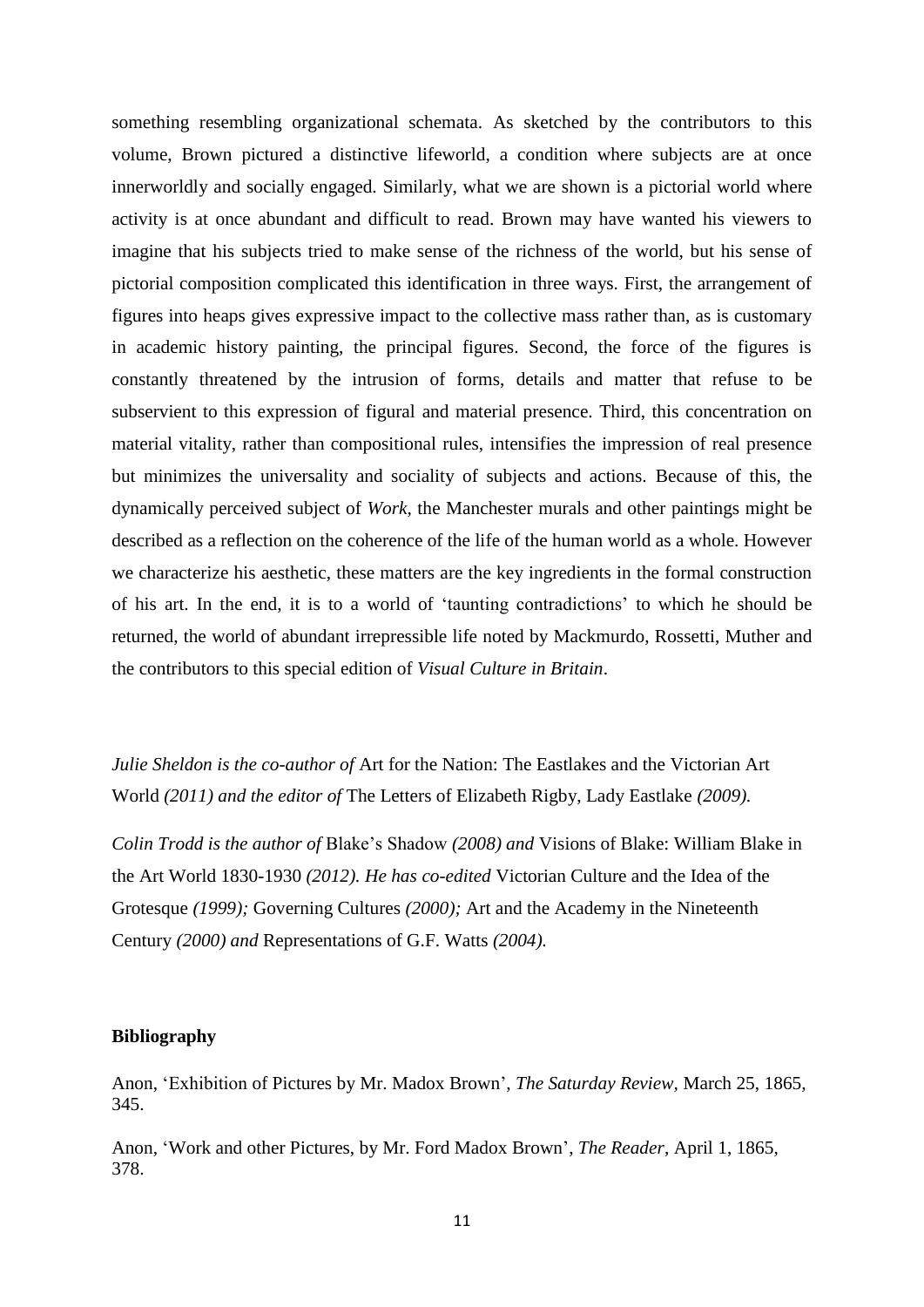Anon, 'Art at the Manchester Exhibition', *The Athenaeum*, July 16, 1887, 91.

Anon, 'Mr. Ford Madox Brown on Art at the Exhibition', *Manchester Courier and Lancashire Advertiser*, Thursday October 20, 1887, 8.

Aitken, Charles, 'English 19<sup>th</sup> Century Art at the National Gallery', *The Burlington Magazine*, 31, no. 172 (July 1917): 3-10.

Barlow, Paul, 'Thomas Carlyle's grotesque conceits', in *Victorian Culture and the Idea of the Grotesque*, eds., Colin Trodd, Paul Barlow and David Amigoni, 61-80. Aldershot: Ashgate, 1999.

Barringer, Tim, *Men at Work: Art and Labour in Victorian Britain*, New Haven and London: Yale University Press, 2005.

Bendiner, Kenneth, *The Art of Ford Madox Brown*, Pennsylvania: Pennsylvania State University Press, 1998.

Boime, Albert, 'Ford Madox Brown, Thomas Carlyle and Karl Marx, Meaning and Mystification of Work in the Nineteenth Century', *Art Magazine*, 54 (Sept 1981): 116-25.

Brown, Ford Madox, *The Exhibition of WORK, and other Paintings, by Ford Madox Brown*, London: M'Corquodale and Co., 1865. Also repr. in Bendiner, *Art of Ford Madox Brown*, 131-56.

Brown, Ford Madox [signed 'An Artist'], 'The Influence of Antiquity on the Arts of Italy', *The Builder*, December 2, 1848, 580-81. Also repr. in Bendiner, *Art of Ford Madox Brown*, 127-30.

Brown, Ford Madox [signed 'An Artist'], 'Modern v. Ancient Art', *The Builder,* November 4, 1848, 530-31. Also repr. in Bendiner, *Art of Ford Madox Brown*, 123-5.

Brown, Ford Madox [signed 'An Artist'], 'The Influence of Antiquity on the Arts of Italy', *The Builder*, December 2, 1848, 580-81. Also repr. in Bendiner, *Art of Ford Madox Brown*, 127-30.

Brown, Ford Madox [published anonymously] 'On the Mechanism of a Historical Picture', *The Germ*, no. 2 (February 1850): 70-3.

Brown, Ford Madox, *The Slade Professorship: Address to the Very Rev. Vice-Chancellor of the University of Cambridge,* Pamphlet 1872.

Brown, Ford Madox, 'The Progress of English Art as *Not* shown at the Manchester Exhibition', *The Magazine of Art* (1888): 122-4.

Brown, Ford Madox, 'Historic Art', *Universal Review* (September-December, 1888): 52-5.

Brown, Ford Madox, 'Self-Painted Pictures', *The Magazine of Art* (1889): 184-89.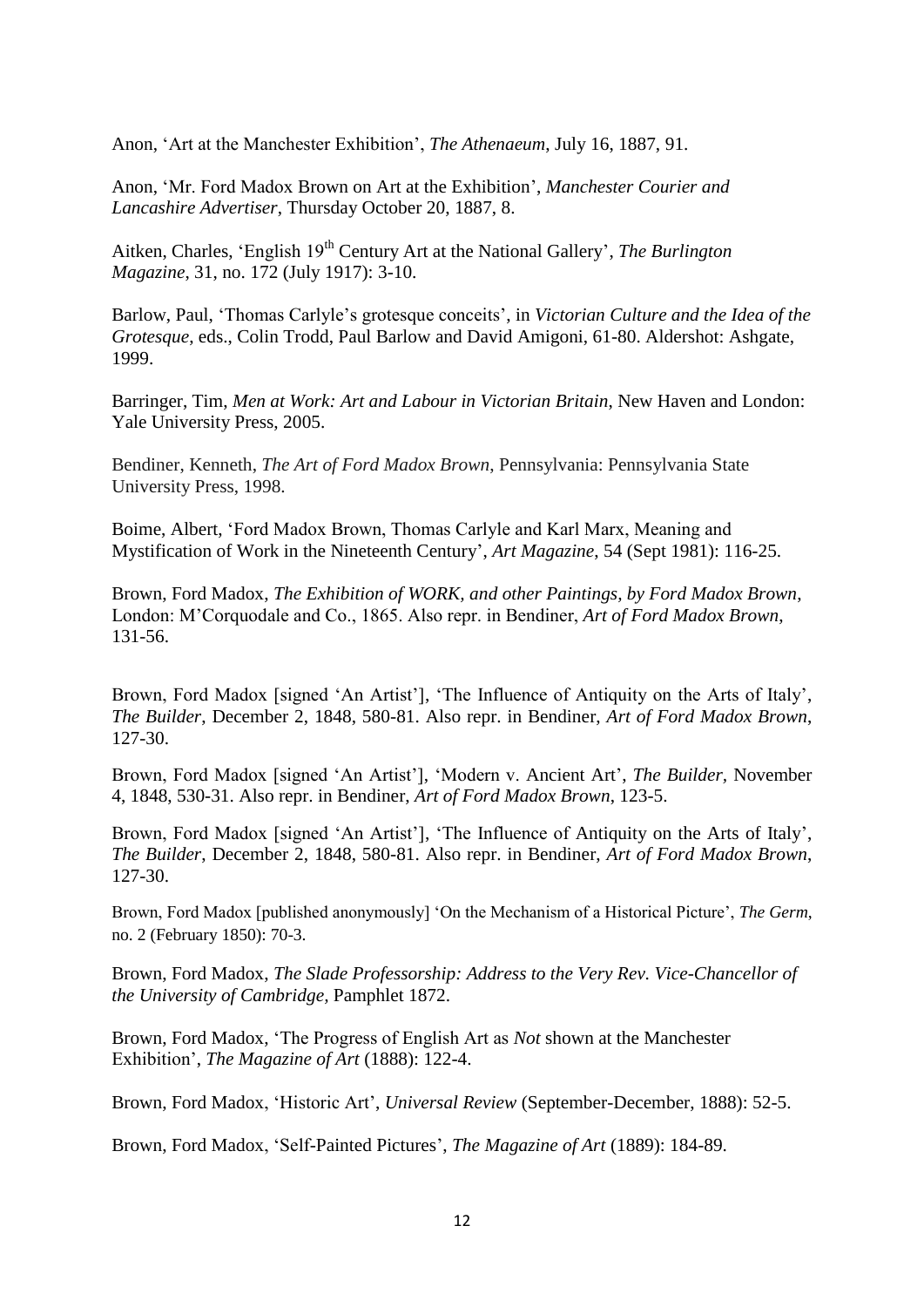Brown, Ford Madox, 'Our National Gallery', *The Magazine of Art* (1890): 133-36.

Brown, Ford Madox, 'Of Mural Painting', *Arts and Crafts Essays by Members of the Arts and Crafts Exhibition Society*. London: Rivington, Percival & Co., 1893, 149-60.

Brown, Ford Madox, Unpublished lectures and notes at the National Art Library, Victoria and Albert Museum: F. M. B. Box 45/MLS/1775/14/174.

Chesneau, Ernest, 'Ford Madox Brown', *L'Art*, 4 (1882): 162-64.

Cockerell, Sydney C., 'Ford Madox Brown on Art in Education, with Note', *The Burlington Magazine*, 28, no.152 (November 1915): 66-7.

Curtis, Gerard, 'Ford Madox Brown's Work: An Iconographical Analysis', *Art Bulletin* (December 1992): 623-36.

Eliot, George, 'The Morality of *Wilhelm Meister*', *Leader*, July 21, 1855, 703

Hollander, Joel A., 'Ford Madox Brown's *Work* (1865): the Irish question and the Great Famine', *New Hibernian Review*, 1 (Spring 1997): 100-19.

Hueffer, Ford. M., *Ford Madox Brown: A Record of His Life and Work*, London: Longmans, Green and Co., 1896. Klingender, Francis, *Marxism and Modern Art*, London: Lawrence and Wishart, 1943.

MacColl, D.S., 'Madox Brown', *The Saturday Review*, February 20, 1897.

MacColl, D.S., *Nineteenth Century British Art*, Glasgow: James Maclehose, 1902.

Mackmurdo, A.H., A History of the Arts and Crafts Movement. Unpublished Manuscript, William Morris Gallery, Walthamstow, K 1037.

Minto, W., ed., *Autobiographical Notes of the Life of William Bell Scott*, 2 vols. London: J. R. Osgood, McIlvane & Co., 1892.

Muther, Richard, *The History of Modern Painting*, 3 vols, London: Henry & Co., 1896.

Nakamura, Takashi, '*Bleak House* and Brown's *Work*: a Gaze Upon the Poor', *Shiron: Essays in English Language and Literature*, no. 39 (2000), 39-65.

Pinney, Thomas, ed., *The Essays of George Eliot*, London: Kegan Paul, 1963.

Rossetti, William Michael, 'Mr. Madox Brown's Exhibition, and its place in our School of Painting', *Fraser's Magazine* (May 1865): 598-607.

Rossetti, William Michael, 'Mr. Madox Brown's Frescoes in Manchester', *The Art Journal*, (September 1881): 262-63.

Rossetti, William Michael, 'Ford Madox Brown: Characteristics', *Century Guild Hobby Horse*, 2 (April 1886): 48-54.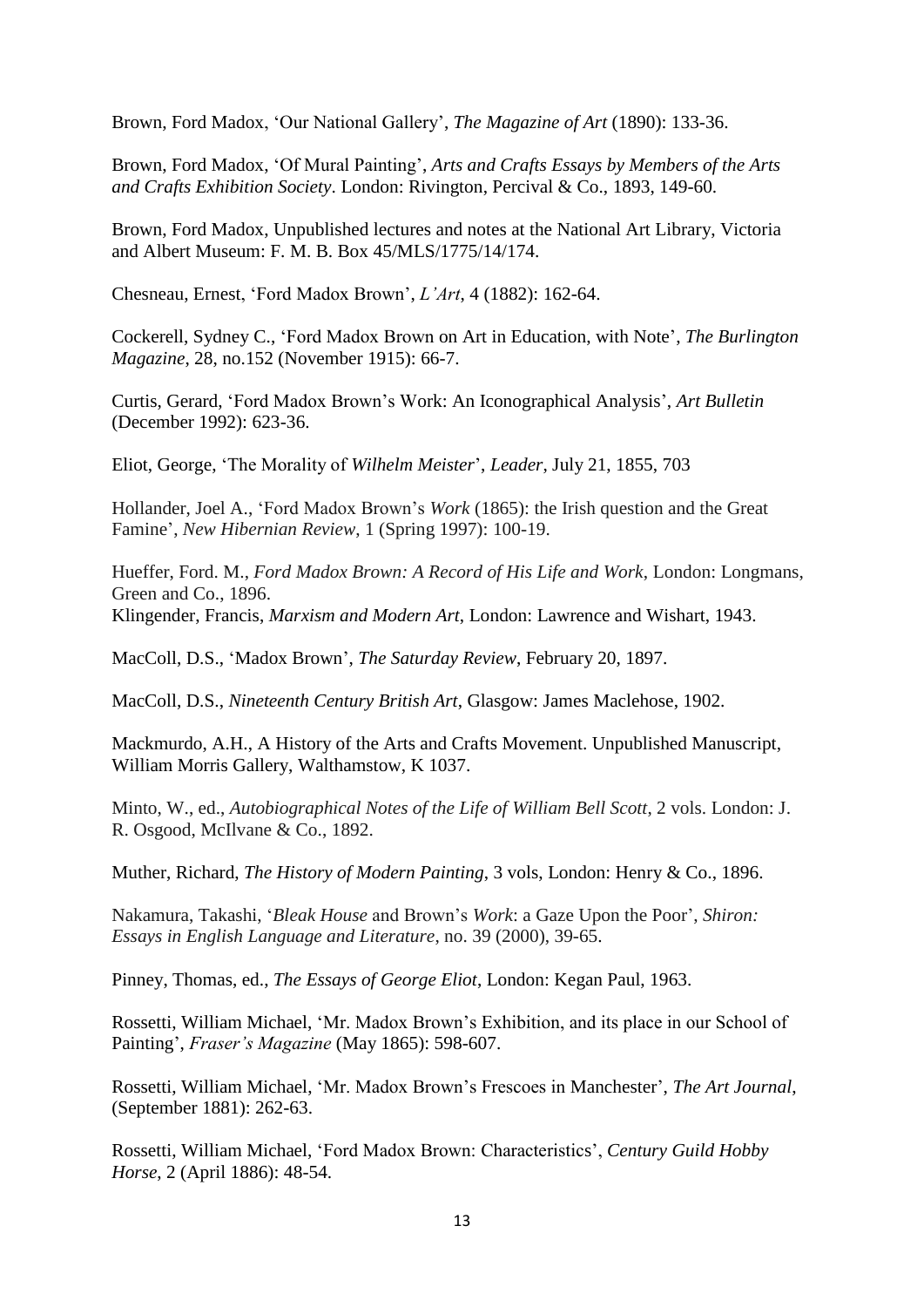Surtees, Virginia, ed., *The Diary of Ford Madox Brown,* New Haven and London: Yale University Press, 1981.

Taylor, Tom, 'The Pictures of 1865', *The Shilling Magazine*, 1 May 1865.

Trodd, Colin, 'Culture and energy: Ford Madox Brown, Thomas Carlyle and the Cromwellian grotesque', in *Victorian Culture and the Idea of the Grotesque*, eds., Colin Trodd, Paul Barlow and David Amigoni, 37-60. Aldershot: Ashgate, 1999.

## **Notes**

**.** 

2 See, for instance, Hueffer, *Ford Madox Brown*; and Bendiner, *The Art of Ford Madox Brown*.

<sup>4</sup> Mackmurdo, *A History of the Arts and Crafts Movement*, 180-3.

<sup>8</sup>Some Victorian critics were distressed by this aspect of Brown's art. Tom Taylor complained about 'the overlabouring to conquer the unconquerable difficulties' of combining intense bodily expression and dramatic unity: see Taylor, 'The Pictures of 1865'; Anon., 'Exhibition of Pictures by Mr. Madox Brown', 345, where the author refers to 'awkwardly crowded' compositions'; and Anon., 'Art at the Manchester Exhibition', 91, where the author asks if the Brown's superfluity of energy is desirable and … tolerable.'

<sup>9</sup> Brown, 'On the Mechanism', 73. Other helpful examples of Brown's ideas on art and art history include: 'Modern vs. Ancient Art', 530-1; 'On the Influence of Antiquity on Italian Art', 580-1; *The Exhibition of WORK'*; *The Slade Professorship*; 'The Progress of English Art', 52-5; 'Self-Painted Pictures', 184-9; 'Our National Gallery', 133-6;'Of Mural Painting', 149-60. See, also, Anon. 'Mr. Ford Madox Brown on Art at the Exhibition,' 8; Cockerell, 'Ford Madox Brown on Art in Education, with Notes', 66-7; Surtees, *Diary,* and Brown's unpublished lectures and notes at the National Art Library, Victoria and Albert Museum: F. M. B. Box 45/MLS/1775/14/174.

<sup>10</sup> Rossetti, 'Ford Madox Brown', 49. See, also, Rossetti, 'Mr. Madox Brown's Exhibition, and its place in our School of Painting', 598-607; and 'Mr. Madox Brown's Frescoes in Manchester', 262-63. <sup>11</sup> Rossetti, 'Ford Madox Brown', 51.

 $12$  For more on Carlyle's concept of the grotesque, see Barlow, 'Thomas Carlyle's grotesque conceits', 37-60; and Trodd, 'Culture and energy', 61-80.

<sup>13</sup> Rossetti, 'Ford Madox Brown', 52.

<sup>14</sup> Rossetti, 'Ford Madox Brown', 48, 52.

<sup>&</sup>lt;sup>1</sup> See Minto, *Autobiographical Notes of the Life of William Bell Scott*, II: 189–90.

<sup>3</sup> See Bendiner, *The Art of Ford Madox Brown*, 87-107.

<sup>5</sup> Mackmurdo, *A History of the Arts and Crafts Movement*, 181.

<sup>6</sup> Mackmurdo, *A History of the Arts and Crafts Movement*, 181.

<sup>7</sup> Mackmurdo's comments, which are undated, recall George Eliot's vision of an art rooted in 'the working-day world' which brings the observer into the 'presence of living, generous humanity – mixed and erring, and self-deluding, but saved … by the salt of some noble impulse … some beam of good nature, even though grotesque or homely.' See Pinney, *The Essays of George Eliot*, 302; and Eliot, 'The Morality of *Wilhelm Meister*', 703.

<sup>15</sup> Muther, *The History of Modern Painting*, II: 582-4. D. S. MacColl, art critic for *The Spectator* and *The Saturday Review*, came to a similar conclusion when he referred to Brown's 'crabbed force' in his pioneering *Nineteenth Century British Art*, 137. See, also, MacColl, 'Madox Brown', 191, where he states that 'Grim or whimsical oddity, from first to last, is the most personal characteristic of Madox Brown's art'.